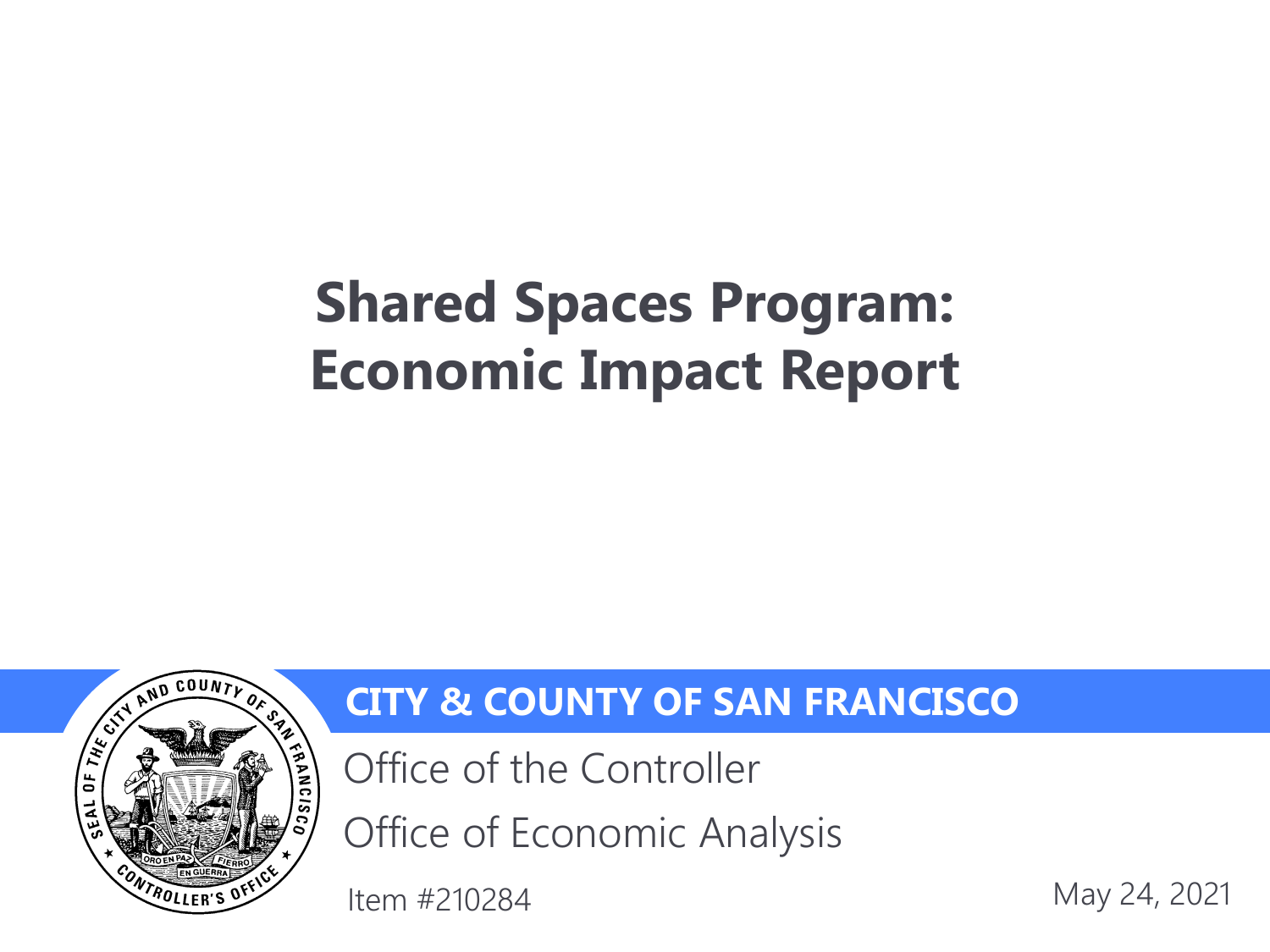#### **Introduction**

- The proposed legislation would streamline the approval and ongoing regulation of Shared Spaces in San Francisco. Shared Spaces are public spaces, such as sidewalks or parking lanes, that become permitted for a different use, such as dining, retail pickup, socializing, or street fairs.
- Shared Spaces are a continuation of a program known as Parklets, which were built by businesses in many parking spaces in the city during the 2010.
- During the pandemic, when restaurants and retailers were unable to serve customers indoors, the use of Shared Spaces expanded greatly, with thousands of businesses building outdoor dining areas.
- The proposed legislation, which clarifies the role of various City departments in reviewing and permitting Shared Spaces applications, could lead to many of these pandemic-era Shared Spaces becoming permanent.
- This report was prepared because the Office of Economic Analysis (OEA) determined that Shared Spaces could have a material impact on the City's economy.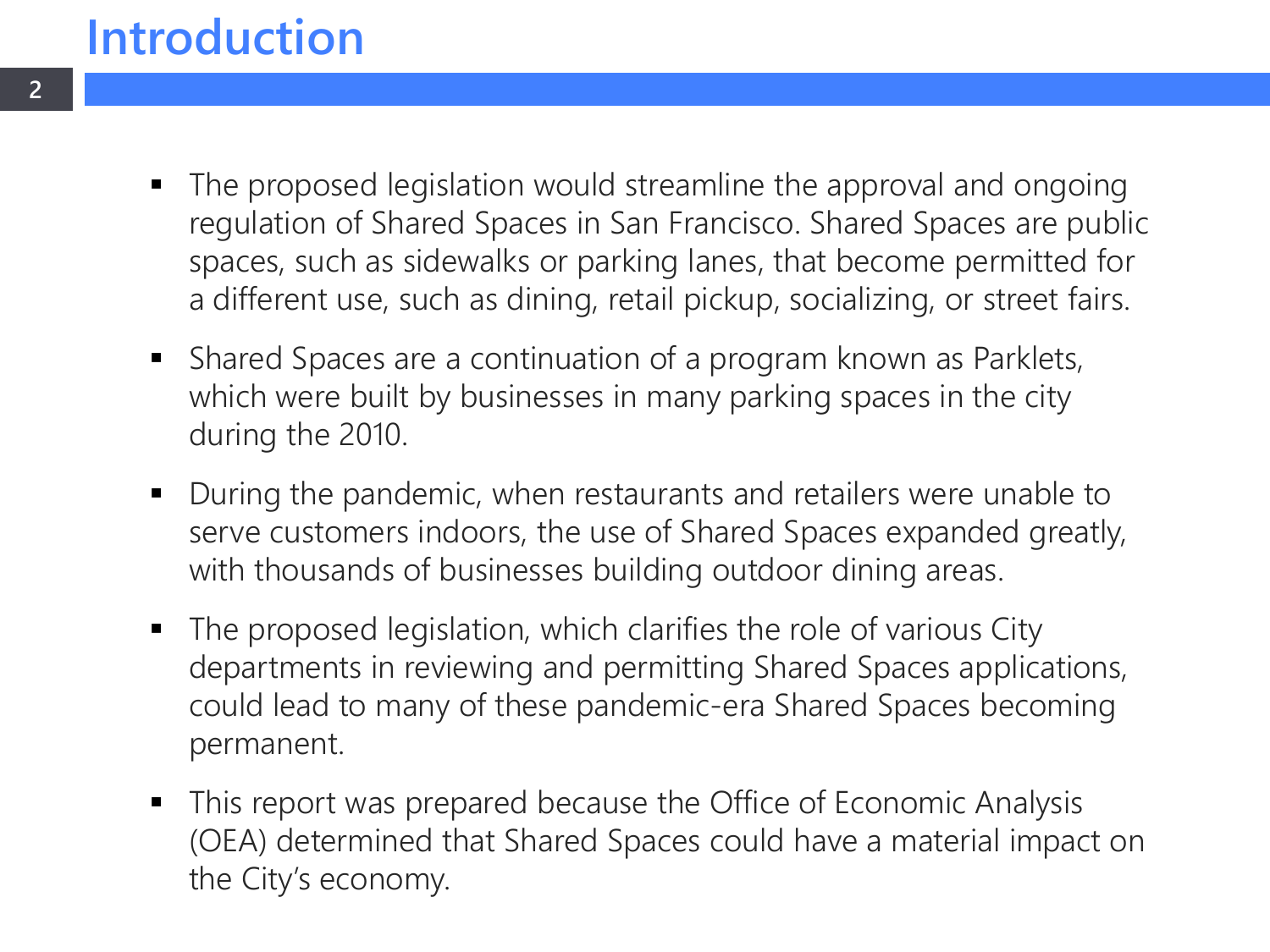# **Policy Background**

- The legislation defines three types of Shared Spaces, which an interdepartmental committee will review and permit:
	- Sidewalk: the use of sidewalk space for commercial purposes, but not including tables and chairs for dining.
	- Curbside: the use of parking spaces for commercial purposes or public spaces.
	- Roadway: the use of streets for temporary uses. Longer-term street closures will be decided by the MTA Board of Directors and SFMTA.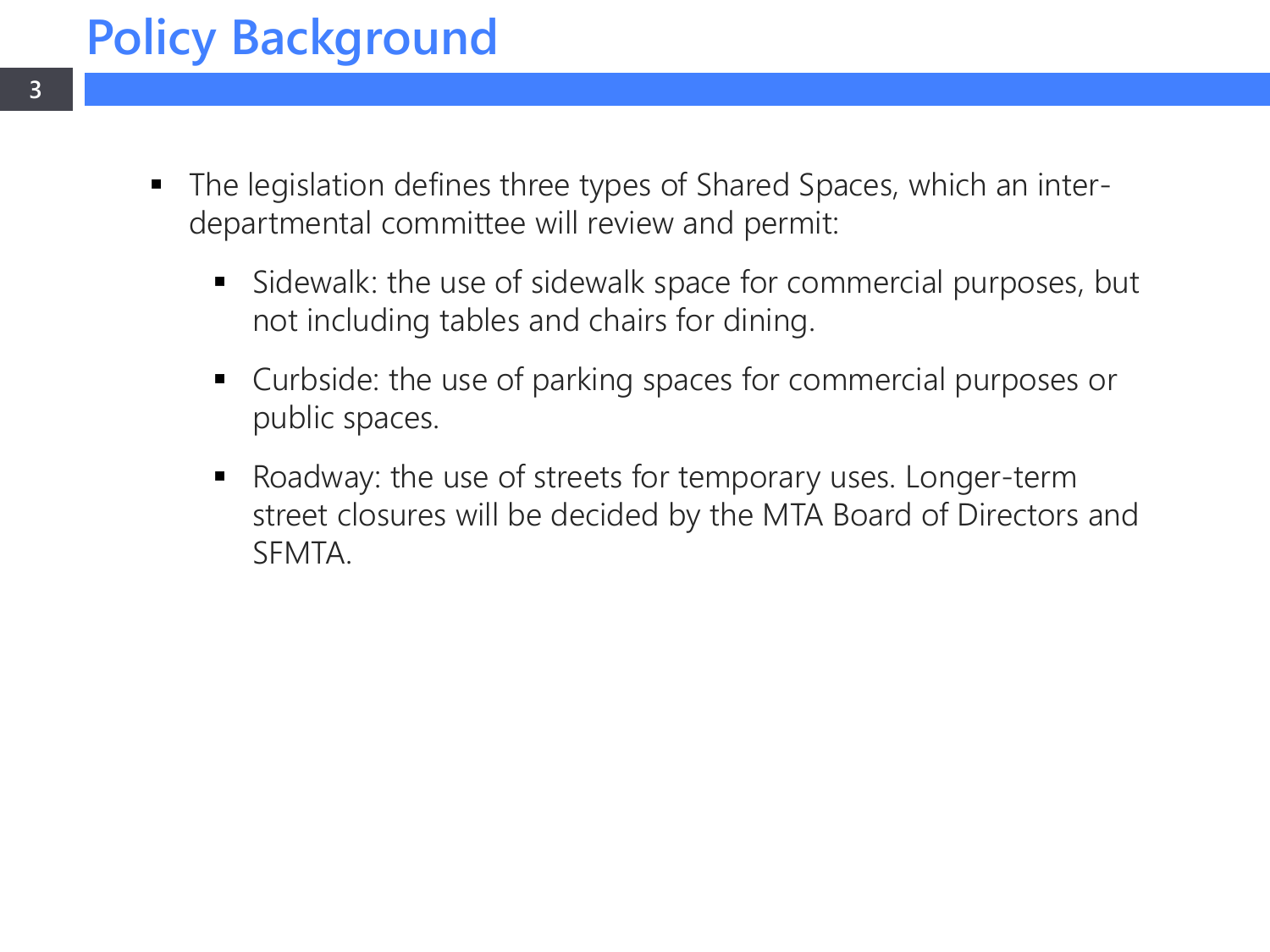### **Economic Impact Factors**

- **Permitting the use of public right-of-way space for commercial uses** can create economic benefits, but potentially costs as well.
- On one hand, businesses investing in Shared Spaces have the potential to expand because of the availability of additional space. This could increase economic growth and employment opportunities at those businesses.
- On the other hand, expanding Shared Spaces involves the loss of space for transportation and circulation, which also has economic value. The loss of a parking space, for example, can affect customers who need to drive for shopping, and the businesses that depend on them.
- While there are many types of Shared Spaces, Curbside Shared Spaces for commercial purposes have been the most common. This report focuses on these Curbside uses, as described on the following pages.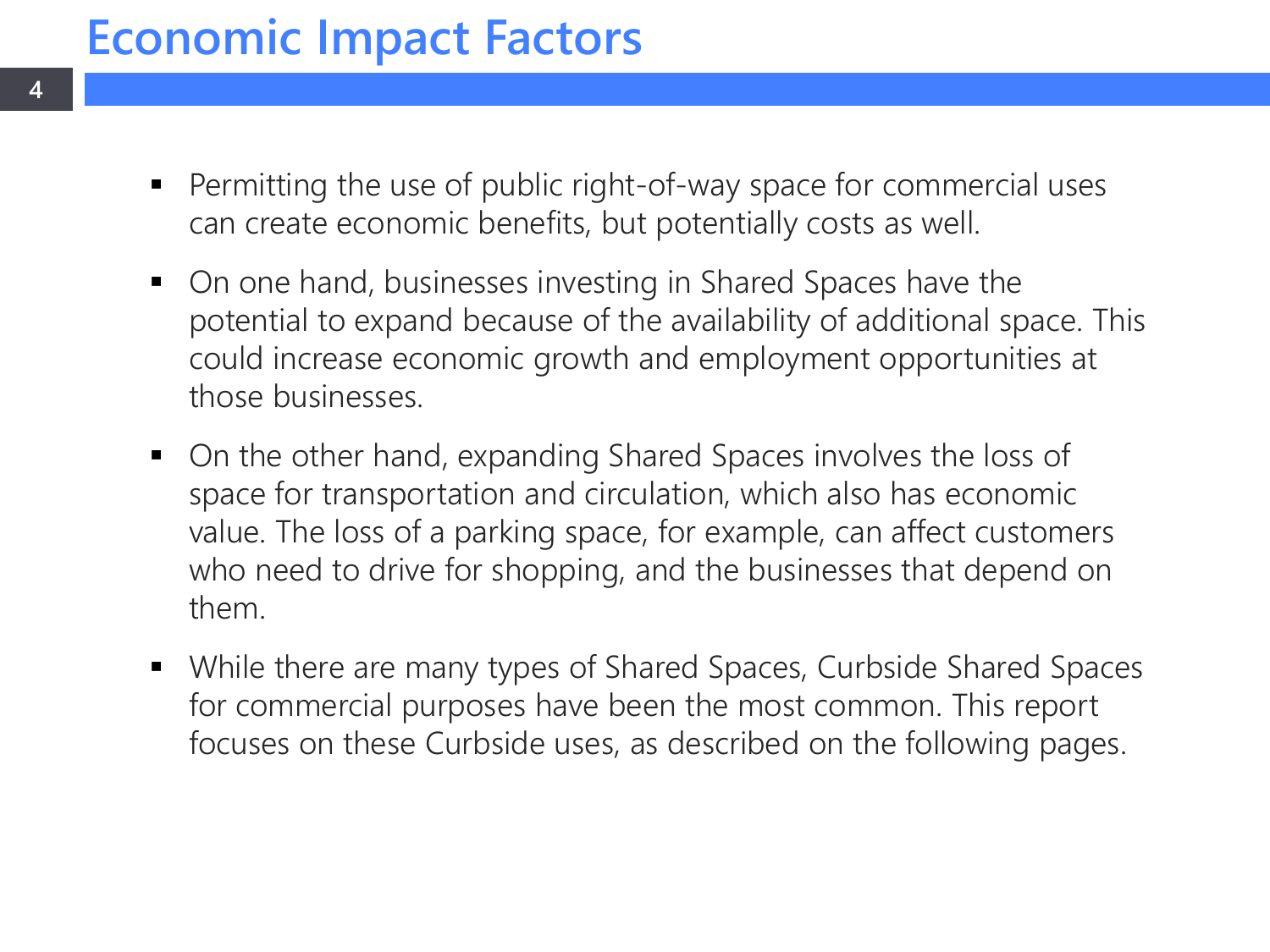# **Using Sales Tax Data To Study Parklet Impacts**

**5**

- The Controller's Office maintains a database of quarterly sales tax payments by San Francisco businesses. Using this data, the OEA can measure quarterly changes in revenue for businesses that are directly or indirectly affected by Parklets or Shared Spaces.
- For each Parklet, we examined both the sales tax trends of the businesses that sponsored it, as well as other nearby businesses on the same city block. Because the City's General Fund receives a fixed 1% of taxable sales, the City's sales tax revenue is proportional to those sales.
- Although far more Shared Spaces installations have been installed since the beginning of the pandemic than there were Parklets during the 2010- 19 period, this analysis focuses only on the pre-pandemic impacts of Parklets, for two reasons:
- First, the impact of Shared Spaces is likely to change after businesses fully re-open. The Parklet program, on the other hand, operated during a more normal economic period.
- Second, sales tax data has a significant time lag, and only a limited impact on sales can be seen from permits issued since the pandemic began.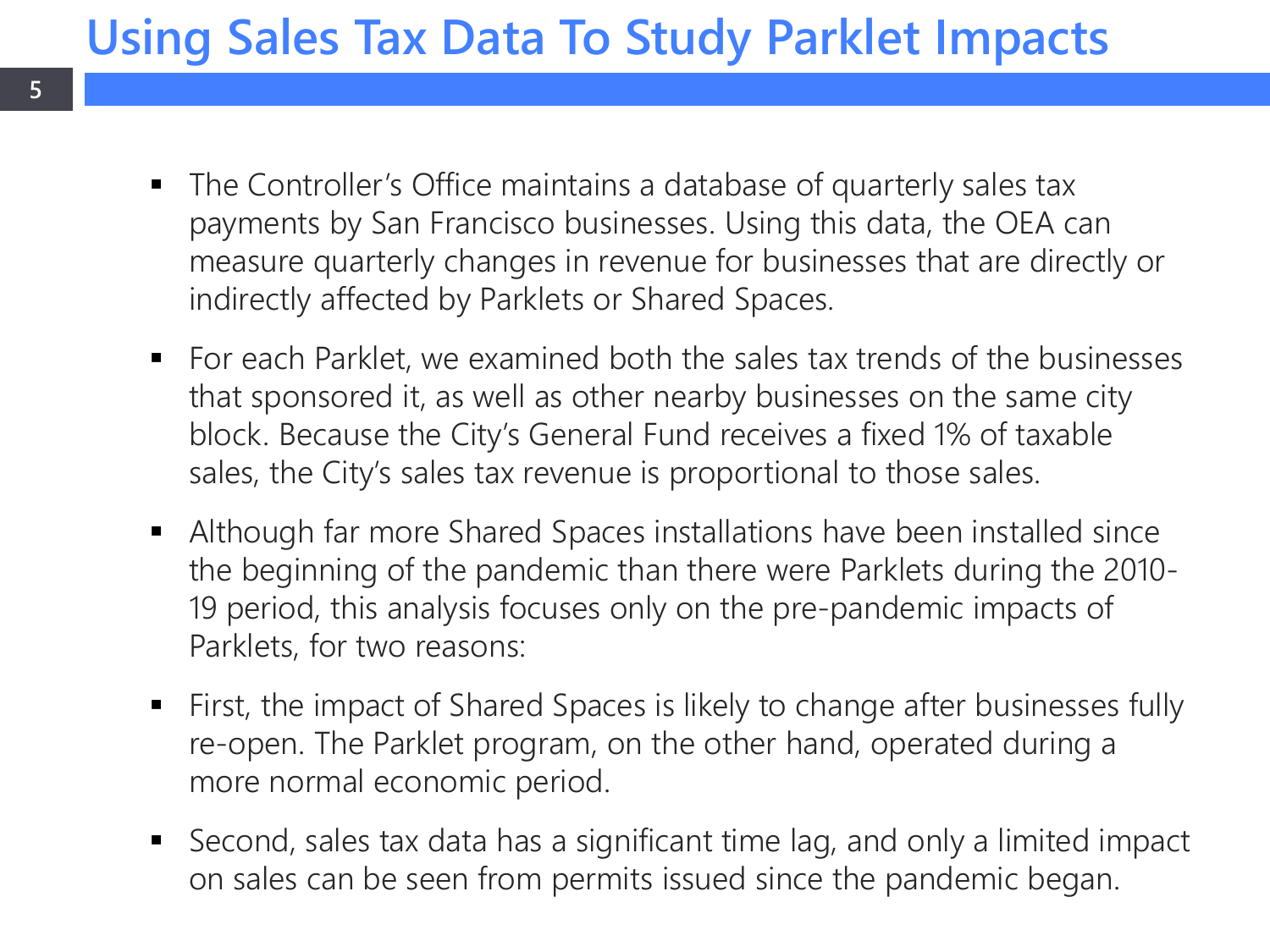### **Results of the Sales Tax Analysis**

- To examine the effect of a Parklet, we measured the business's sales tax growth in the year following the permit and compared it to citywide sales tax growth for the same industry, over the same time.
- For businesses installing a Parklet, average quarterly revenues grew by 29%, or \$56,000, in the year following the Parklet application date. Businesses in the same industry that did not install a Parklet saw their revenues, during the same time period, grow by only 10% on average.
- The faster revenue growth of Parklet businesses is statistically significant at the 90% confidence level, indicating that Parklets likely do have a positive impact on the revenue of those businesses.
- We measured the impact of Parklets of nearby businesses by measuring sales tax growth for every other business on the block that received a Parklet, again for one year after the permit date.
- For nearby businesses, there was no statistically-significant difference between their average growth, and other businesses in the same industry that were not in the same block as a Parklet. This means that, on average, there was neither a measurable benefit, or harm, from a nearby Parklet.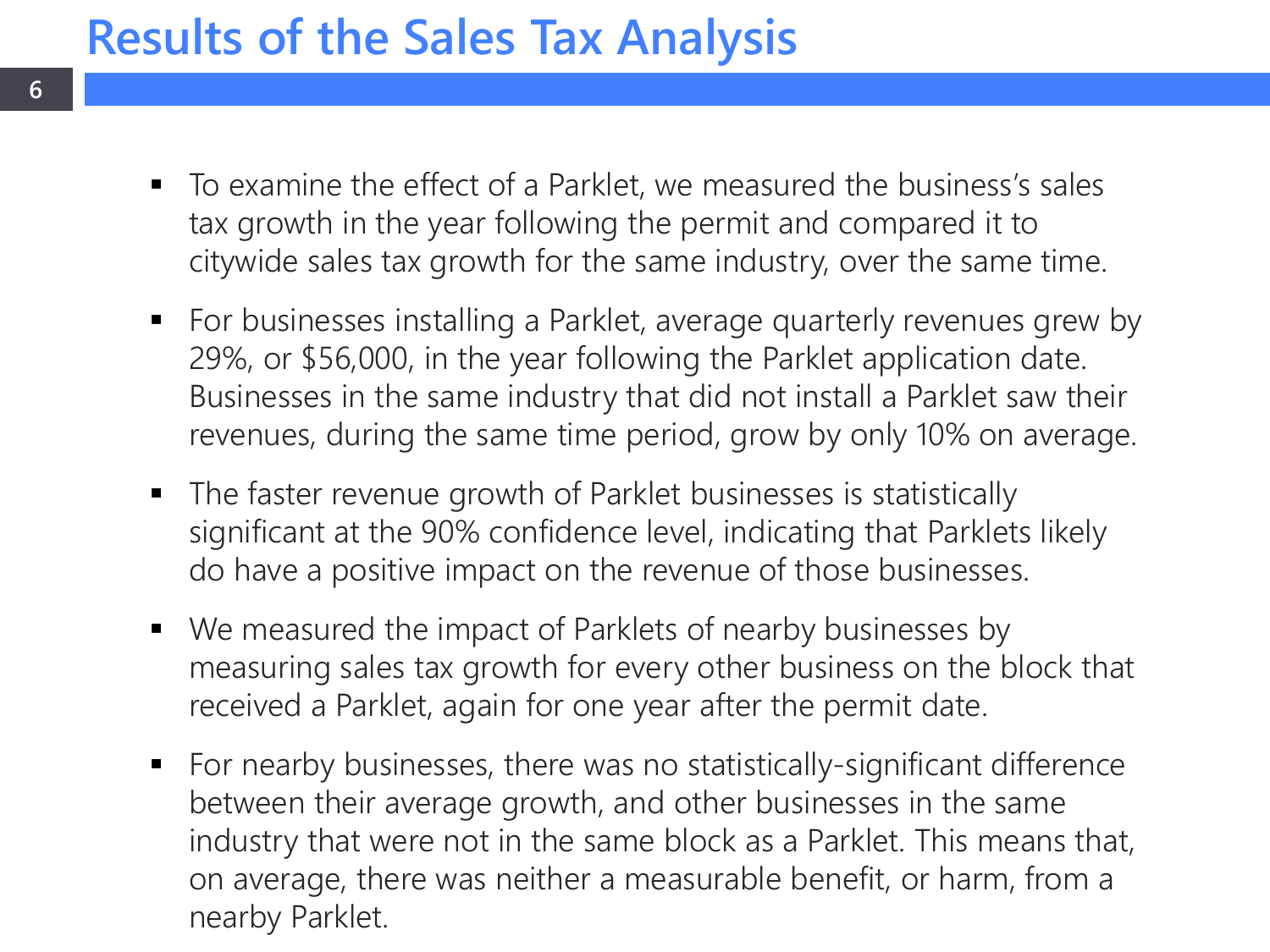# **Implications and Conclusions**

**7**

- The results from the sales tax data analysis provide some some answers to the economic issues raised by Shared Spaces.
- First, Parklets or Shared Spaces lead to significantly higher revenues for the businesses that invest in them. While this is not a surprising finding, given that businesses choose to make these private investment decisions, it does suggest a broader benefit to the city's economy.
- Second, Parklets did not create any significant benefit or harm to neighboring businesses. This could be because the loss of a single parking space did not meaningfully limit parking access to customers who chose to drive, or that there were few such customers for most businesses. Alternatively, it might be that Parklets expand foot traffic in the block, and that offsets any loss of access for customers who drive.
- These results are intended to provide general guidance to decisionmakers, and do not imply that every Shared Space will create economic benefits without any harm. As more data becomes available, the OEA may continue to publish further analysis on this topic.